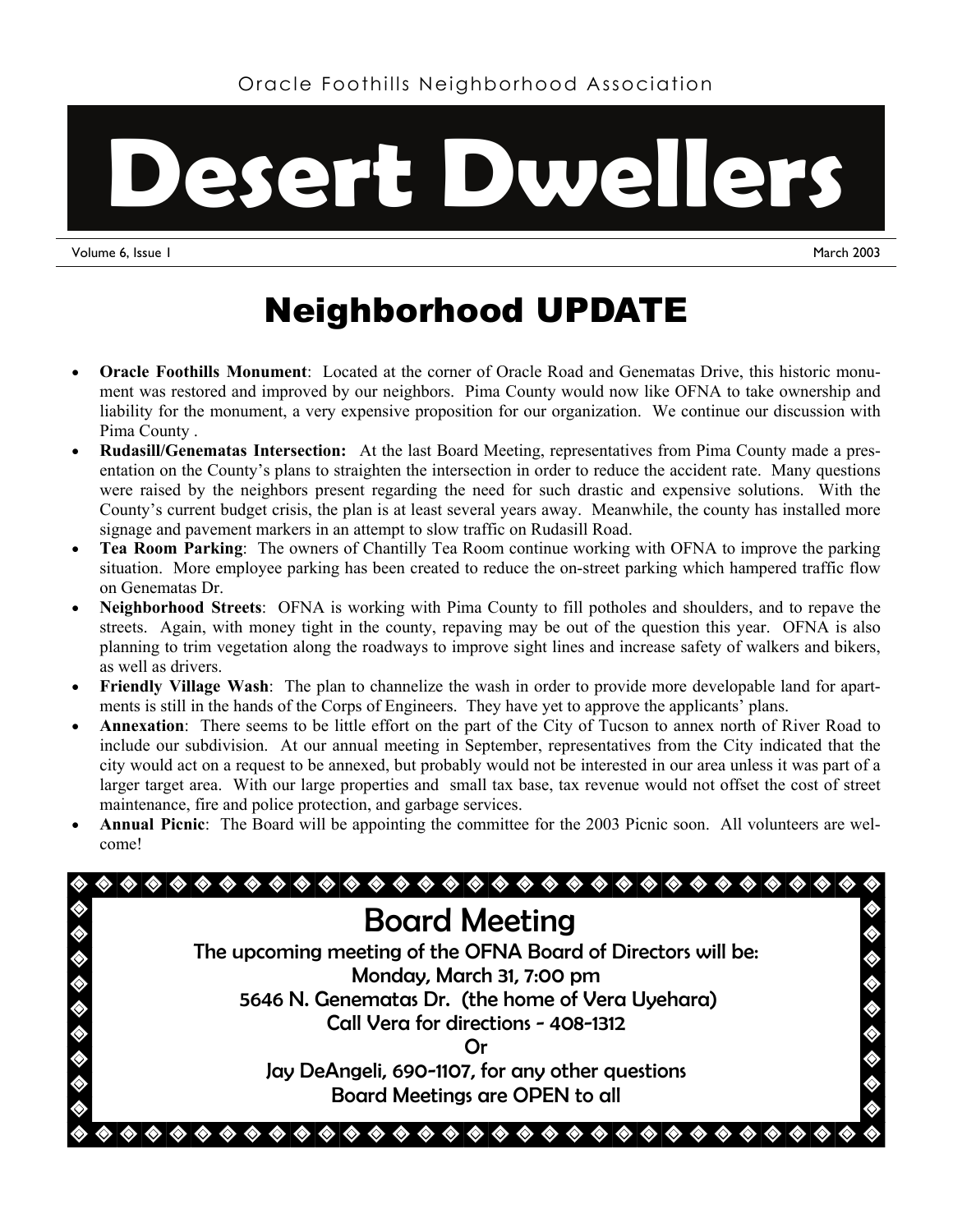

## Backyard Birding

Southern Arizona is a fabulous place to be if you love watching birds. Avid birdwatchers make the pilgrimage to our mountains and deserts from all over the world, checking off species on their life lists. But you don't need to go to Ramsay Canyon or the Chiracauhuas to enjoy the marvelous variety of birds that inhabit our world. Just venture out into your back yard.

My sister is the *real* bird-watcher in our family, the Audubon chapter leader who has been on numerous trips around the world to view and count exotic birds. I, on the other hand, take a more casual, though no less passionate, approach. Armed with a pair of binoculars and a guidebook, I relax by the pool while studying and attempting to identify all of the feathered visitors. Their beauty and antics keep me entertained by the hour. . .

Every afternoon like clockwork, the **doves** arrive for their daily handout of grain. Most of the year we have **mourning** and **Inca** doves, but in the summer they are joined by the huge and voracious **whitewings** that migrate north from Mexico. Spring brings the mournful cooing of courtship and the building of spindly nests in every nook and cranny, which soon are overflowing with mother and baby doves. **Gambel's quail** are also regular visitors, soon bringing their very large families trailing behind. Before long you will need to watch for the tiny ones crossing the road in hot pursuit of their parents. Noisy **starlings** make their nests in vacant saguaro holes, and **house finches** and **blackthroated sparrows** come and go all day. It's fun to watch the **black phoebe** swooping down over the pool to catch bugs lingering there. I have a love-hate relationship with the squawking, audacious **Gila woodpeckers**; I love it when they pound out their jackhammer tune on my rain gutter, and hate it when they quickly empty the hummingbird feeders. The closely-related **northern flicker** occasionally

WWW.OFNA.ORG

stops by, and I once even spotted **a ladder-backed woodpecker** in a nearby ocotillo.

The **northern cardinal** is the most startlingly beautiful visitor to our feeder, the intense red of the male always a delight to see. Not long ago we watched as the male filled his beak with sunflower seeds, jumped back to the fence where his female partner waited, and proceeded



to feed her. Often mistaken for the cardinal is the **pyrrhuloxia**, whose shape, size and crest are so similar to the cardinal. The color of the male, however, is closer to the color of the female cardinal, grayish body with red markings. Both will sing for long periods of time while perched in our large trees. Rivaling the beauty of the cardinal is the jetblack male **phainopepla**, who seldom stays for long, and rarely sings for us. He prefers the small berries of the mistletoe to the seeds and grains we feed the other birds. No songbird can compete with the **northern mockingbird**, whose complicated melodies can go on for hours. The mockingbirds are quite happy feeding on the red berries of the pyracantha bush. The tiny **verdin** appears regularly trying to coax the syrup out of the hummingbird feeder, the size of his voice far outweighing his small frame. Now that I have a thistle feeder hanging in the mulberry tree, the beautiful **American goldfinches** come and go all day long, their sweet lilting voice and bright yellow feathers adding immense pleasure and beauty to my backyard birding experience.

You can't miss the loud and distinctive *whit-WHEET* call of the **curve-billed thrasher**, but did you also know this bird has a lovely, melodic song as well? He's not much to look at, with his piercing yellow eyes and dull brownish coat, but he surely can sing. The curious and fearless **cactus wren** has

*(Continued on page 3)*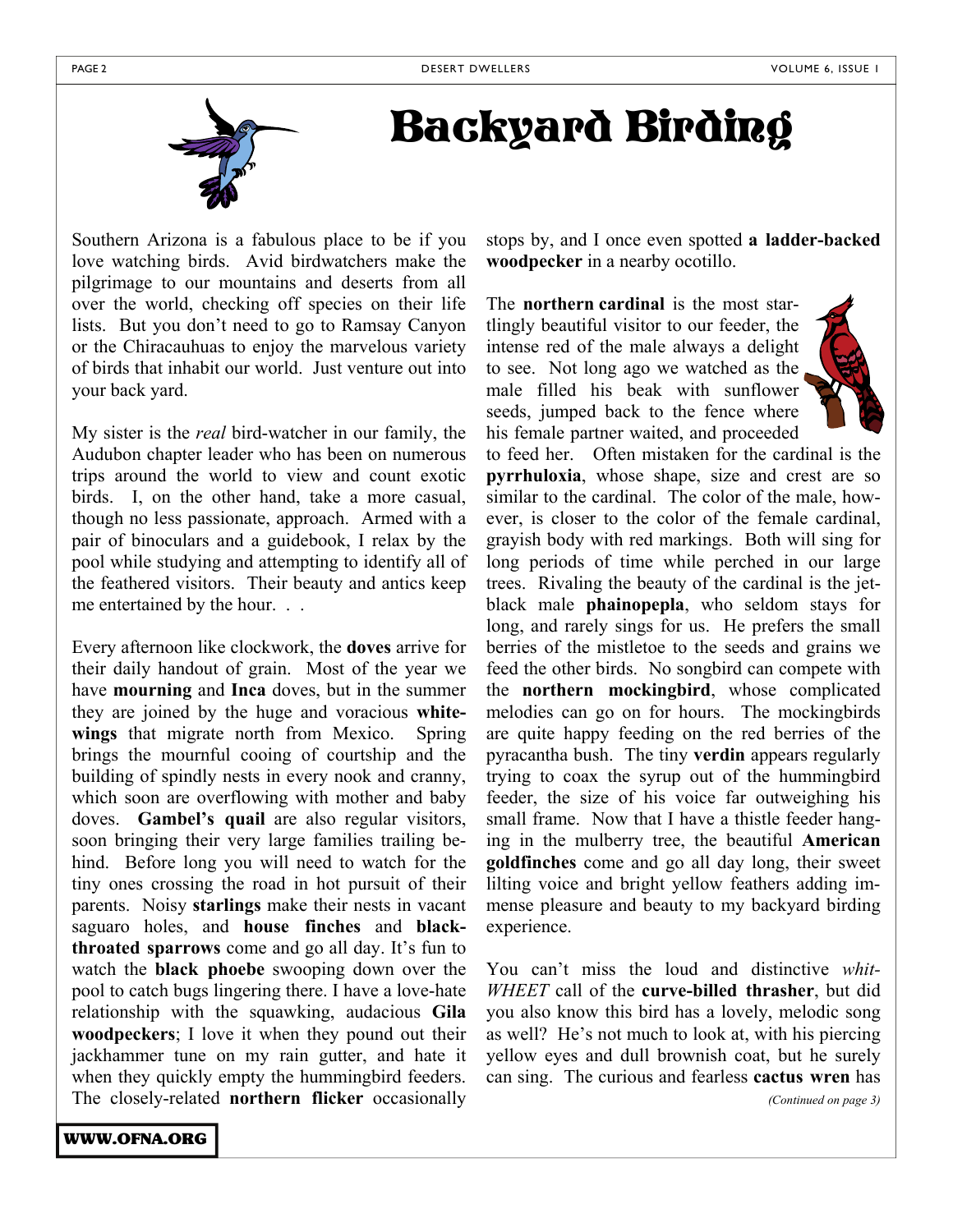## *(Continued from page 2)*

perhaps the most personality of all my backyard birds. He will go anywhere in search of some new delicacy – in the open window of a car, inside the front grille on a car, into the pool net. The marvelous, tightly-woven nests you see among the cholla cactus are those of the cactus wren. They use these nests for roosting, and often will take an old one apart to build a new one. The strange call of the cactus wren is a defining sound of the Sonoran desert.

A long-dead eucalyptus tree serves as a perch for some very interesting visitors to our yard. It frequently becomes a resting spot for **hawks** looking for a meal – **Harris'**, **Swainson's,** and even an oc-

casional **red-tailed**. When all the other birds in the yard scatter, I know the **Coopers'** hawk must be nearby, looking to make a meal of a dove or other small bird. The one I love the most, however, is the small, colorful **American kestral**. A magnificent **great horned owl** has also been known to frequent those bare limbs in the early evening as dusk settles in. Very early in the mornings we will

sometimes awake to his deep "hoo hoo-hoo-hoo hoo". Speaking of owls, one year we were lucky to have been chosen as the temporary home for an adorable little **screech owl** who spent his days roosting in a vine under our front roof overhang. As evening would approach, he would move to a tree in front of our window, sit for a while, and then take off for his nightly hunt. We would hear his call when he returned to the roost around  $3$  a.m. I think

he finally tired of all the noisy daytime activity in our front entryway and moved on to a quieter neighborhood.

As we enjoy the magnificent sunsets from the backyard, the nighthawks come swooping low over the pool in search of insect prey. I believe these are the **lesser nighthawks**, as their low-flying habits would suggest. No, they're not really birds, but **bats** are also part of the evening flying spectacle.

Of all the birds I am privileged to host, none pleases me more than the **hummingbirds**. From before sunup until almost dark, they dash and dart from perch to feeder, chasing away any newcomer or perceived intruder to *their* nectar. **Anna's, Costas** and

> **black-chinned** I have identified, although I'm never quite sure, especially with the females.

Warm weather brings the return of the huge **black vultures**, circling lazily overhead, waiting for a little roadkill. Once in a while, if we are very lucky, the **roadrunner** will stop by our yard

for few minutes, making us smile at his silly antics.

Sit in your backyard for an hour and see who drops by. In a stressful and uncertain world, there can be no more peaceful and relaxing time. I would love to know if you've seen someone I haven't mentioned here. *Enjoy!*

*Carole DeAngeli* 



*Newsletter Notes* ~ This newsletter is published 4 times annually. If you have comments, suggestions, criticisms, or would like to contribute an article, please contact: **Carole DeAngeli, 690-1107, ejdeangeli@earthlink.net**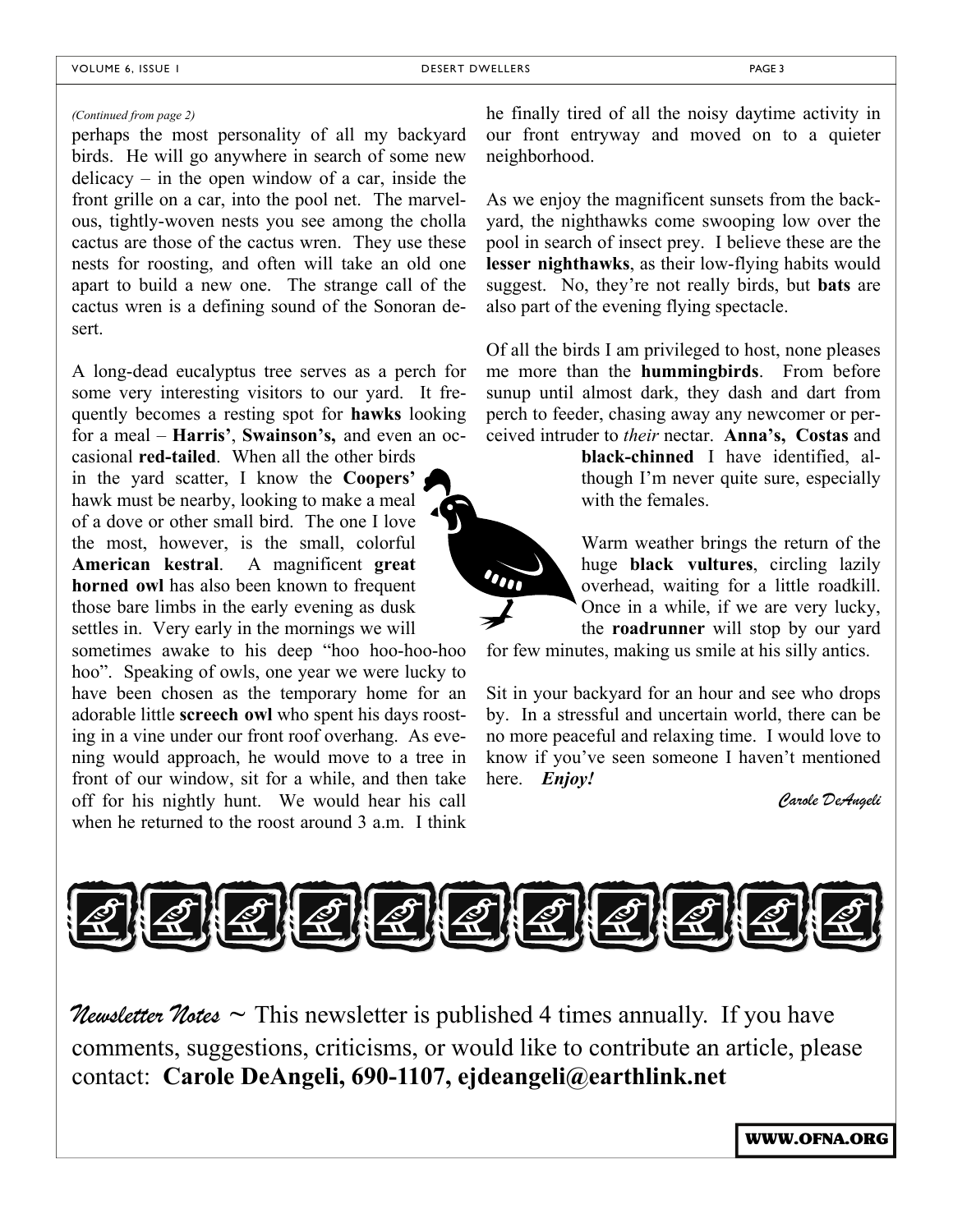## **Welcome to all our New Neighbors!**

If you are new to Oracle Foothills, we welcome you to the neighborhood. **OFNA** is a volunteer organization working to bring neighbors together, to keep them informed of issues affecting us all, and to improve the quality of life in the neighborhood. Membership in **OFNA** is open to all and your support and participation are greatly encouraged. Please contact any of the Board Members listed on the back page for more information.

Reaters

If you love to read and you love to eat, you really should be joining the neighborhood book club! We

meet on the last Wednesday of the month at various homes in the neighborhood to discuss the book selection and share a wonderful potluck dinner. Our next meeting will be at the home of Becky Huddleston, 5601N. Maria Dr. on June 25th. The book selection is Africa Solo by Kevin Kertscher, and the food will be African.

> If this interests you, please contact **Kim Peterson at 888-5199**.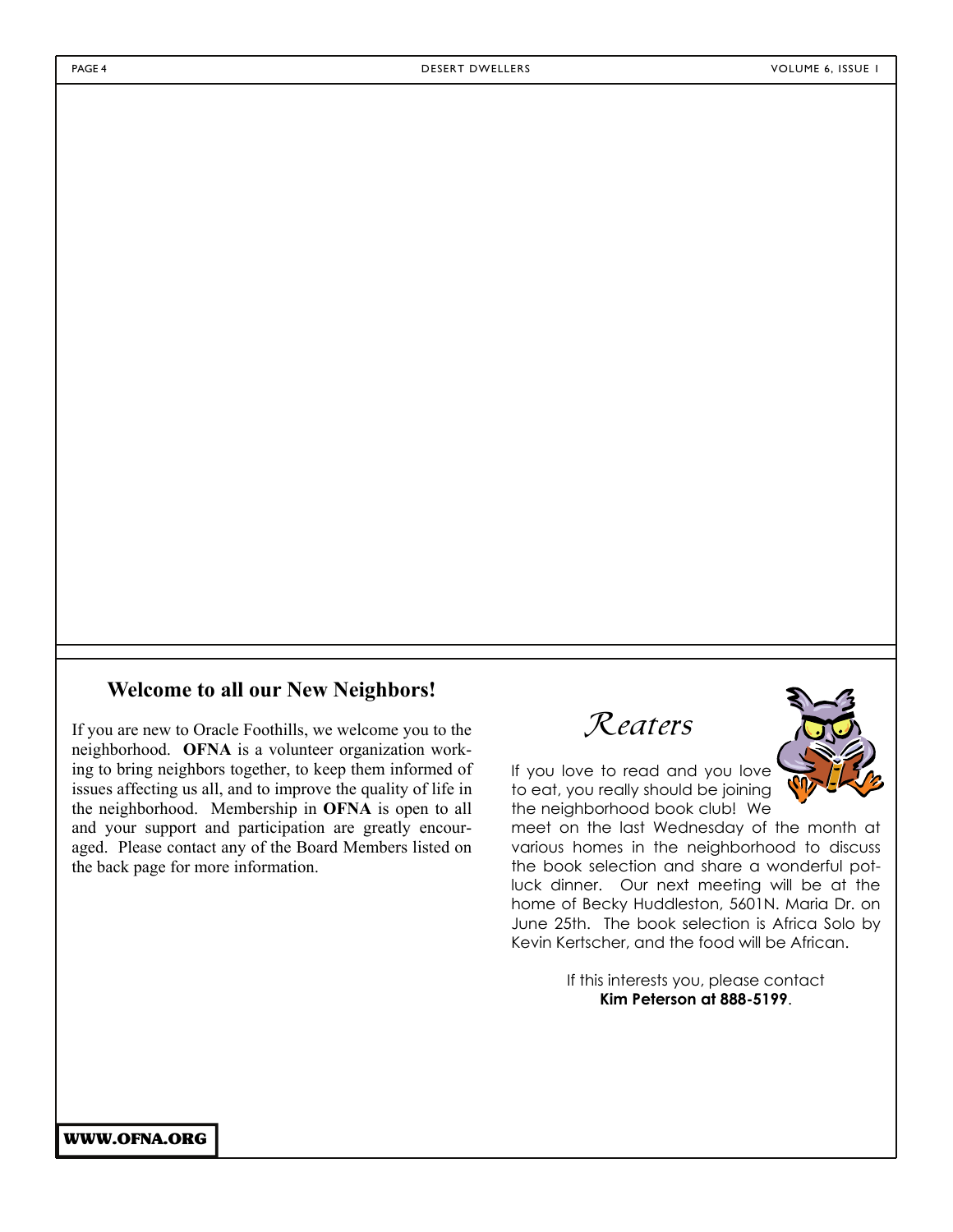WWW.OFNA.ORG